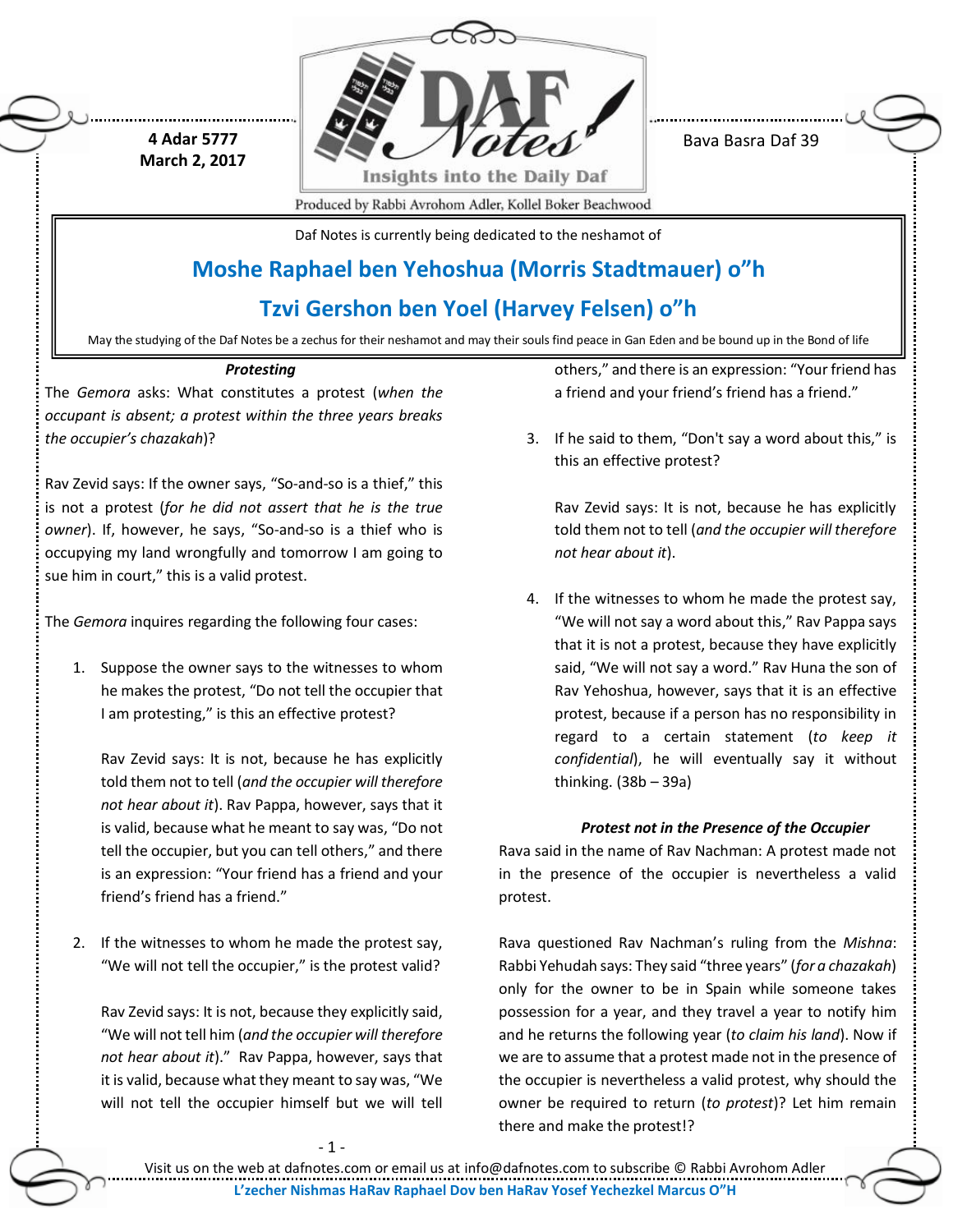

The *Gemora* answers: Rabbi Yehudah is merely suggesting as a piece of good advice that he should return and take possession of his land and the produce (*for he can demand to be compensated for all the produce consumed by the occupier*).

The *Gemora* notes: From the fact that Rava questioned Rav Nachman's ruling, it would seem that he was not of opinion that a protest made not in the occupier's presence is valid. But didn't Rava rule that a protest made not in the presence of the occupier is valid?

The *Gemora* answers: He adopted this view after he had heard it from Rav Nachman. (39a)

#### *In Front of how Many?*

Rabbi Yosi bar Chanina once came across the students of Rabbi Yochanan and inquired of them whether Rabbi Yochanan had ever ruled regarding the number of persons in whose presence a protest must be made.

Rabbi Chiya bar Abba replied that Rabbi Yochanan had ruled that a protest must be made in the presence of two people. Rav Avahu said that it must be made in the presence of three people.

The *Gemora* suggests that the difference in principle between them is in regard to that which Rabbah the son of Rav Huna said, for Rabbah the son of Rav Huna said that disparaging remarks related in the presence of three people do not constitute slander (*for the person hearing about it now would have heard it anyways*). [*Evidently, the word will spread only if it said in front of three people, not two!*] The one who says that a protest can be made in the presence of two people (*Rabbi Chiya bar Abba*) would not accept that which Rabbah the son of Rav Huna said, whereas the one who says that three people must be present (*Rav Avahu*) does accept it.

- 2 -

The *Gemora* rejects this and says that both may accept Rabbah the son of Rav Huna's ruling, and the essential difference between them here is this: The one who says that the protest may be made in the presence of two people is of opinion that a protest which is made not in the presence of the occupier is not effective (*and therefore it is never necessary to have three people in order for it to be publicized*), whereas the one who says that three people must be present is of opinion that a protest made not in the presence of the occupier is valid (*and therefore it is necessary to have three people in order for it to be publicized*).

Alternatively, we may say that both Rabbi Chiya bar Abba and Rav Avahu agree that a protest made not in the presence of the occupier is valid, and the point on which they argue is this: The one who says the protest may be made in the presence of two people regards that which we require them for is to provide testimony (*that he protested, and therefore two is sufficient*), whereas the one who holds that three people must be present regards that which we require them for is to ensure that the matter should be publicized. (39a – 39b)

#### *How Many Times must he Protest?*

Giddal bar Minyumi had occasion to lodge a protest (*against the occupation of some land of his*). He found Rav Huna and Chiya bar Rav and Rav Chilkiyah bar Tuvi sitting together and made his protest in their presence. A year later he came again to make a protest. They said to him: This is not necessary. Rav has ruled that if the owner makes a protest in the first year, it is not necessary for him to repeat it. According to another version, Chiya bar Rav (*and not all three of them*) said to him: Since the owner made a protest in the first year, it is not necessary for him to repeat it.

Rish Lakish said in the name of Bar Kapara: It is necessary to repeat the protest at the end of every three years. Rabbi Yochanan wondered about this: Can a thief make a *chazakah* (*once the owner protested, the occupier is regarded as a thief*)? The *Gemora* interjects: Why do you say that he is a